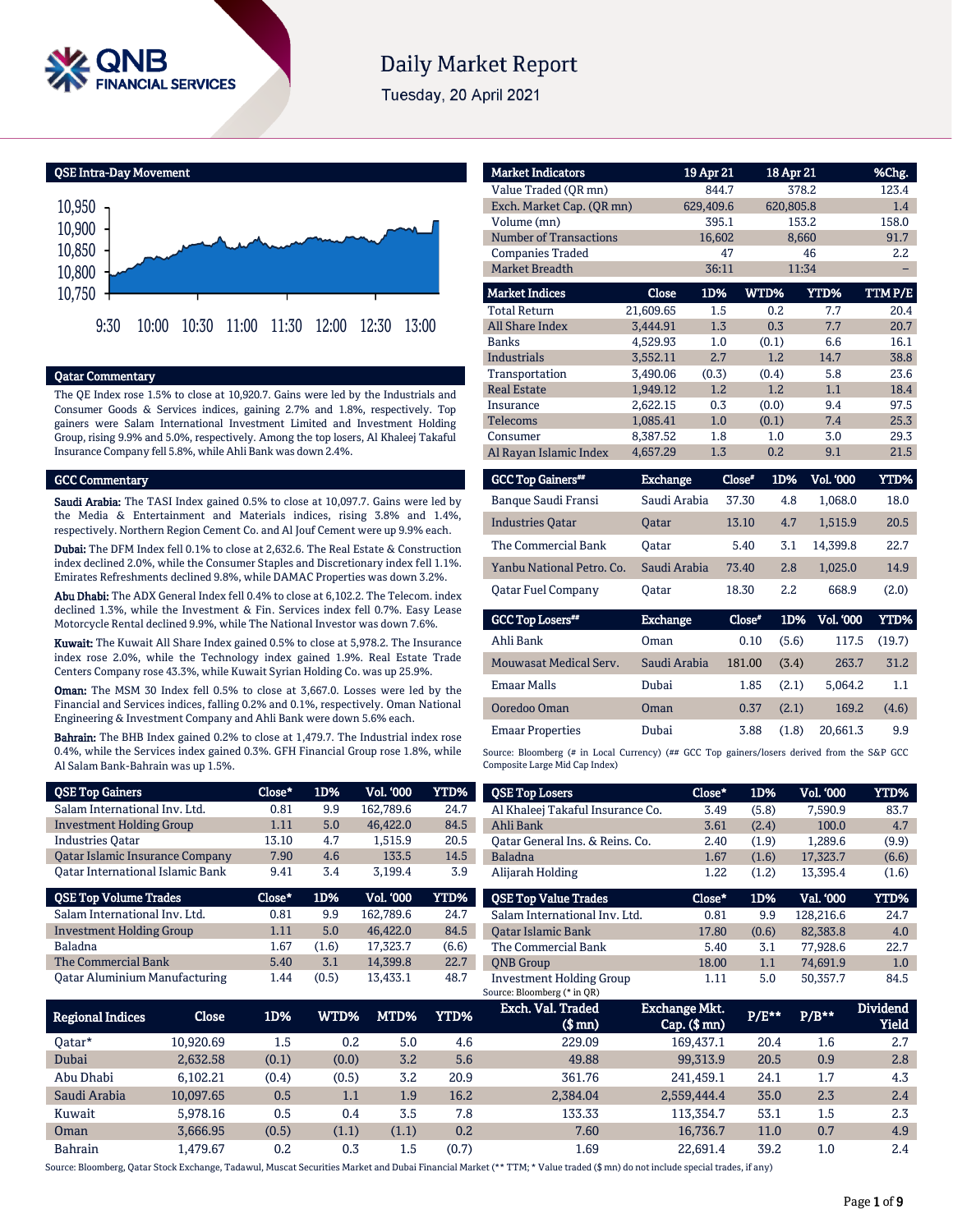## Qatar Market Commentary

- The QE Index rose 1.5% to close at 10,920.7. The Industrials and Consumer Goods & Services indices led the gains. The index rose on the back of buying support from GCC, Arab and Foreign shareholders despite selling pressure from Qatari shareholders.
- Salam International Investment Limited and Investment Holding Group were the top gainers, rising 9.9% and 5.0%, respectively. Among the top losers, Al Khaleej Takaful Insurance Company fell 5.8%, while Ahli Bank was down 2.4%.
- Volume of shares traded on Monday rose by 158.0% to 395.1mn from 153.2mn on Sunday. Further, as compared to the 30-day moving average of 296.6mn, volume for the day was 33.2% higher. Salam International Investment Limited and Investment Holding Group were the most active stocks, contributing 41.2% and 11.7% to the total volume, respectively.

| <b>Overall Activity</b>        | Buy %* | Sell %* | Net (QR)          |
|--------------------------------|--------|---------|-------------------|
| Oatari Individuals             | 42.46% | 46.89%  | (37, 428, 016.1)  |
| <b>Oatari Institutions</b>     | 9.97%  | 29.79%  | (167, 423, 053.2) |
| Qatari                         | 52.43% | 76.68%  | (204, 851, 069.3) |
| <b>GCC</b> Individuals         | 0.72%  | 0.49%   | 1,936,348.3       |
| <b>GCC</b> Institutions        | 1.82%  | 1.32%   | 4,273,123.5       |
| <b>GCC</b>                     | 2.54%  | 1.80%   | 6,209,471.8       |
| Arab Individuals               | 10.73% | 9.92%   | 6,769,182.5       |
| <b>Arab Institutions</b>       |        | 0.03%   | (216,500.5)       |
| Arab                           | 10.73% | 9.95%   | 6,552,682.1       |
| <b>Foreigners Individuals</b>  | 3.07%  | 2.88%   | 1,540,136.7       |
| <b>Foreigners Institutions</b> | 31.24% | 8.68%   | 190,548,778.6     |
| <b>Foreigners</b>              | 34.31% | 11.57%  | 192,088,915.4     |

Source: Qatar Stock Exchange (\*as a % of traded value)

## Earnings Releases, Global Economic Data and Earnings Calendar

## Earnings Releases

| <b>Company</b>                               | <b>Market</b> | Currencv  | Revenue (mn)<br>102021 | % Change<br>YoY | <b>Operating Profit</b><br>(mn) 102021 | % Change<br>YoY | <b>Net Profit</b><br>$(mn)$ 102021 | % Change<br>YoY |
|----------------------------------------------|---------------|-----------|------------------------|-----------------|----------------------------------------|-----------------|------------------------------------|-----------------|
| Raydan Food Co.                              | Saudi Arabia  | SR        | 133.9                  | $-41.9%$        | (75.2)                                 | N/A             | (83.3)                             | N/A             |
| National Shipping Company of<br>Saudi Arabia | Saudi Arabia  | <b>SR</b> | 1.189.2                | $-42.9%$        | 61.4                                   | $-87.9%$        | 43.6                               | $-89.6%$        |
| Arab Sea Information System<br>Co.           | Saudi Arabia  | SR        | 8.9                    | 37.3%           | (0.2)                                  | N/A             | (0.4)                              | N/A             |

Source: Company data, DFM, ADX, MSM, TASI, BHB.

## Global Economic Data

| <b>Date</b> | Market Source |                                                                  | Indicator | Period | Actual   | Consensus                | Previous |
|-------------|---------------|------------------------------------------------------------------|-----------|--------|----------|--------------------------|----------|
| 04/19       | Japan         | Ministry of Economy Trade and Industry Industrial Production MoM |           | Feb    | $-1.3\%$ | -                        | -2.1%    |
| 04/19       | Japan         | Ministry of Economy Trade and Industry Industrial Production YoY |           | Feb    | $-2.0\%$ | $\overline{\phantom{0}}$ | -2.6%    |

Source: Bloomberg (s.a. = seasonally adjusted; n.s.a. = non-seasonally adjusted; w.d.a. = working day adjusted)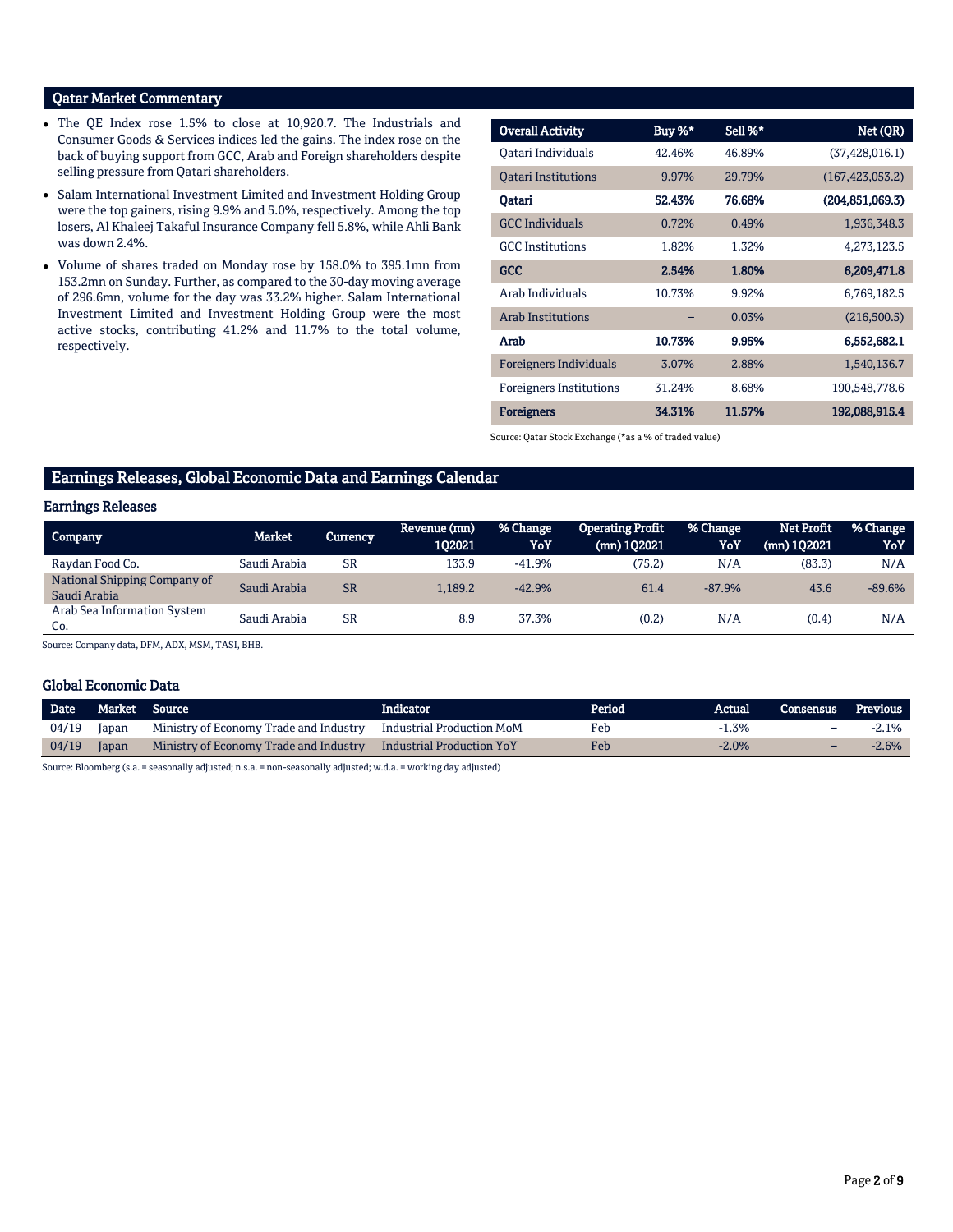| <b>Earnings Calendar</b> |                                               |                                  |                       |               |
|--------------------------|-----------------------------------------------|----------------------------------|-----------------------|---------------|
| <b>Tickers</b>           | <b>Company Name</b>                           | Date of reporting 1Q2021 results | No. of days remaining | <b>Status</b> |
| <b>BRES</b>              | Barwa Real Estate Company                     | 20-Apr-21                        | $\mathbf{0}$          | Due           |
| <b>IHGS</b>              | <b>INMA Holding Group</b>                     | 21-Apr-21                        | $\mathbf{1}$          | Due           |
| <b>MCGS</b>              | <b>Medicare Group</b>                         | 21-Apr-21                        | $\mathbf{1}$          | Due           |
| <b>ONNS</b>              | <b>Qatar Navigation (Milaha)</b>              | 21-Apr-21                        | $\mathbf{1}$          | Due           |
| <b>UDCD</b>              | <b>United Development Company</b>             | 21-Apr-21                        | $\mathbf{1}$          | Due           |
| <b>KCBK</b>              | Al Khalij Commercial Bank                     | 22-Apr-21                        | $\overline{a}$        | Due           |
| <b>CBQK</b>              | The Commercial Bank                           | 25-Apr-21                        | 5                     | Due           |
| <b>VFQS</b>              | <b>Vodafone Qatar</b>                         | 25-Apr-21                        | $\sqrt{5}$            | Due           |
| <b>IGRD</b>              | <b>Investment Holding Group</b>               | 25-Apr-21                        | 5                     | Due           |
| <b>QEWS</b>              | <b>Qatar Electricity &amp; Water Company</b>  | 25-Apr-21                        | 5                     | Due           |
| QLMI                     | QLM Life & Medical Insurance Company          | 26-Apr-21                        | 6                     | Due           |
| <b>ERES</b>              | <b>Ezdan Holding Group</b>                    | 26-Apr-21                        | $6\phantom{1}6$       | Due           |
| <b>DBIS</b>              | Dlala Brokerage & Investment Holding Company  | 26-Apr-21                        | 6                     | Due           |
| <b>IQCD</b>              | <b>Industries Qatar</b>                       | 26-Apr-21                        | $6\phantom{1}$        | Due           |
| <b>SIIS</b>              | Salam International Investment Limited        | 26-Apr-21                        | 6                     | Due           |
| QATI                     | <b>Qatar Insurance Company</b>                | 27-Apr-21                        | $7\overline{ }$       | Due           |
| QIIK                     | Qatar International Islamic Bank              | 27-Apr-21                        | $\overline{7}$        | Due           |
| <b>GWCS</b>              | <b>Gulf Warehousing Company</b>               | 27-Apr-21                        | $\overline{7}$        | Due           |
| <b>MPHC</b>              | Mesaieed Petrochemical Holding Company        | 27-Apr-21                        | 7                     | Due           |
| <b>BLDN</b>              | <b>Baladna</b>                                | 27-Apr-21                        | $7\phantom{.}$        | Due           |
| <b>MRDS</b>              | Mazaya Qatar Real Estate Development          | 28-Apr-21                        | 8                     | Due           |
| <b>AHCS</b>              | <b>Aamal Company</b>                          | 28-Apr-21                        | 8                     | Due           |
| <b>MERS</b>              | Al Meera Consumer Goods Company               | 28-Apr-21                        | 8                     | Due           |
| QAMC                     | <b>Qatar Aluminum Manufacturing Company</b>   | 28-Apr-21                        | $\, 8$                | Due           |
| QCFS                     | Qatar Cinema & Film Distribution Company      | 28-Apr-21                        | 8                     | Due           |
| <b>ORDS</b>              | Ooredoo                                       | 28-Apr-21                        | 8                     | <b>Due</b>    |
| <b>MCCS</b>              | Mannai Corporation                            | 28-Apr-21                        | 8                     | Due           |
| QIMD                     | <b>Qatar Industrial Manufacturing Company</b> | 28-Apr-21                        | 8                     | Due           |
| <b>AKHI</b>              | Al Khaleej Takaful Insurance Company          | 28-Apr-21                        | 8                     | Due           |
| <b>DOHI</b>              | <b>Doha Insurance Group</b>                   | 28-Apr-21                        | $\, 8$                | Due           |
| QISI                     | Qatar Islamic Insurance Group                 | 28-Apr-21                        | 8                     | Due           |
| <b>DHBK</b>              | Doha Bank                                     | 28-Apr-21                        | $\, 8$                | Due           |
| ZHCD                     | Zad Holding Company                           | 29-Apr-21                        | 9                     | Due           |
| <b>GISS</b>              | <b>Gulf International Services</b>            | 29-Apr-21                        | 9                     | Due           |
| QOIS                     | <b>Qatar Oman Investment Company</b>          | 29-Apr-21                        | 9                     | Due           |
| <b>NLCS</b>              | Alijarah Holding                              | 29-Apr-21                        | 9                     | Due           |

Source: QSE

## News Qatar

 MARK's bottom line rises 5.1% YoY and 12.0% QoQ in 1Q2021, bang in-line with our estimate – Masraf Al Rayan's (MARK) net profit rose 5.1% YoY (+12.0% QoQ) to QR574.7mn in 1Q2021, bang in-line with our estimate of QR578.5mn (variation of - 0.7%). Total net income from financing and investing activities decreased 1.0% YoY in 1Q2021 to QR1,160.1mn. However, on QoQ basis Total net income from financing and investing activities gained 0.8%. The company's Total Income came in at QR1,276.8mn in 1Q2021, which represents a decrease of 2.7% YoY. However, on QoQ basis Total Income rose 2.8%. The bank's total assets stood at QR125.5bn at the end of March 31, 2021, up 15.1% YoY (+3.6% QoQ). Financing Assets were QR91.3bn, registering a rise of 15.2% YoY (+6.2% QoQ) at the end of March 31, 2021. Customer Current Accounts rose 12.2% YoY and 4.8% QoQ to reach QR8.9bn at the end of March 31, 2021. The earnings per share amounted to QR0.077 in 1Q2021 as compared to earnings per share of QR0.073 in 1Q2020.

Chairman and Managing Director, HE Ali bin Ahmed Al Kuwari, expressed his satisfaction with the notable results on the back of market recovery and high energy prices, particularly in light of adverse conditions from the global spread of the COVID-19 pandemic that reflected negatively on financial markets. He commended the precautionary measures taken by the State of Qatar, particularly the support plans put forward by the government in support of the private sector. Adel Mustafawi, Group CEO, expressed his satisfaction with the Bank's performance, amidst all the challenges. He noted that such success was due to the Bank's informed strategy and prudent policy adopted by the Board of Directors, and its successful implementation. Return on average assets continues to be one of the highest in the market at 1.86%, while return on average shareholders' equity is 16.40%. Book value per share reached QR1.82, compared to QR1.70 as of March 31, 2020. Capital adequacy ratio, using Basel-III standards and QCB regulations, reached 19.92%, compared to 19.89% as of March 31, 2020.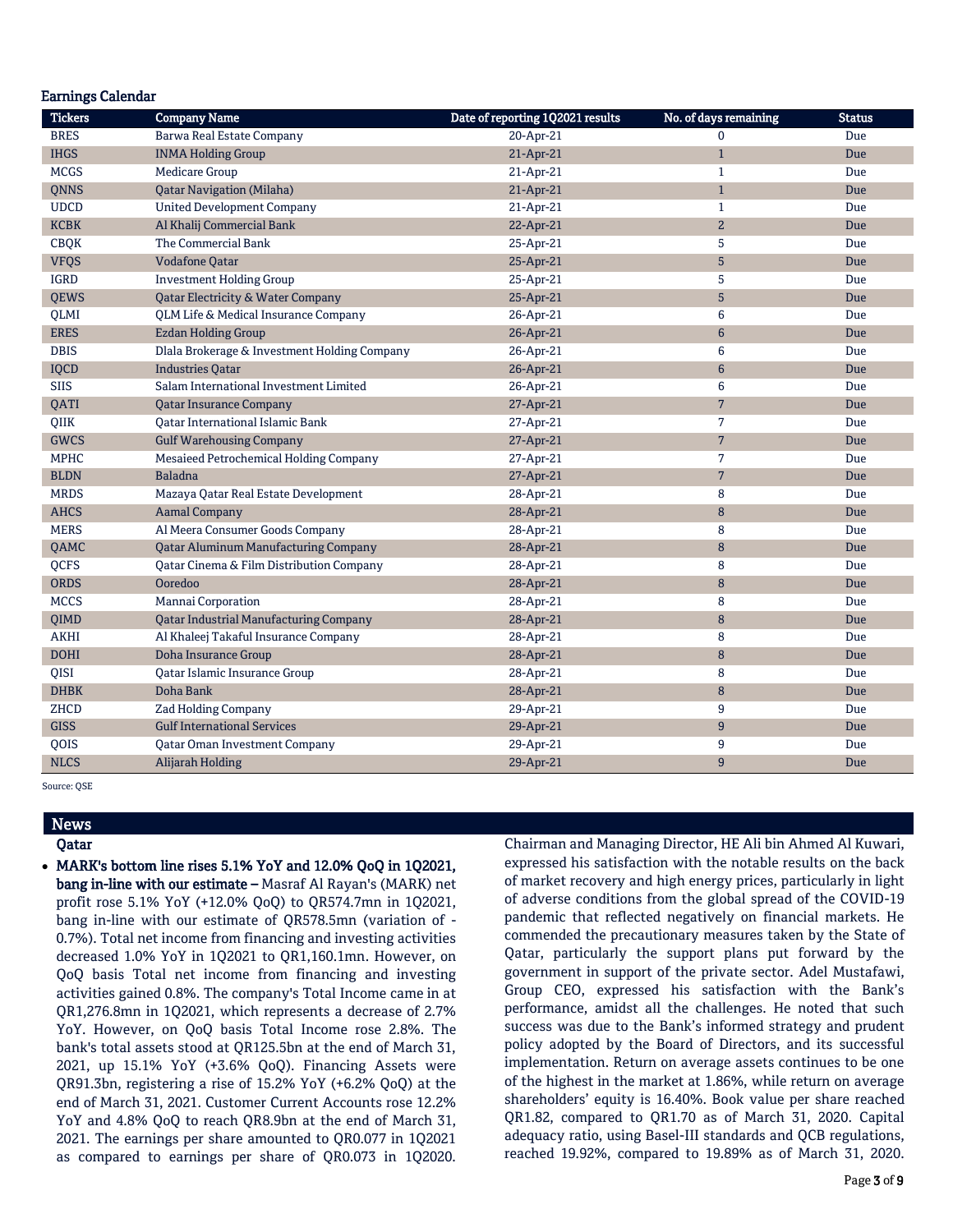Operating efficiency ratio (cost to income ratio) is 18.91%, which continues to be one of the best in the region Bank's Nonperforming financing (NPF) ratio is 1.05% and is the lowest in the banking sector, reflecting strong and prudent credit risk management policies and procedures. MARK continues to work on improving its products, providing integrated financing solutions compatible with the provisions of Islamic Shari'ah law to individuals and corporate customers. The Bank is keen on updating its programs and systems and in utilizing modern technologies that will develop customer behavior by transforming their transactions into digital banking through advanced digital platforms, especially in light of COVID-19 restrictions. MARK also continues to fulfill its duty towards the society through strengthening its participation in the corporate social responsibility system and by providing its support to various sectors. Lastly, Mustafawi noted that work is ongoing in terms of securing the requirements for a possible merger between MARK and Al Khalij Commercial Bank (KCBK) in accordance with the instructions of regulators. He also added that both banks are committed to informing the public and investors of any development in the process. (QNB FS Research, QSE, Peninsula Qatar)

 ABQK's bottom line rises 3.4% YoY and 4.1% QoQ in 1Q2021, in-line with our estimate – Ahli Bank's (ABQK) net profit rose 3.4% YoY (+4.1% QoQ) to QR186.6mn in 1Q2021, in-line with our estimate of QR180.4mn (variation of +3.4%). Net Interest Income increased 9.9% YoY in 1Q2021 to QR257.0mn. However, on QoQ basis Net Interest Income declined 3.9%. The company's Total operating income came in at QR320.8mn in 1Q2021, which represents an increase of 16.3% YoY. However, on QoQ basis Total operating income fell 13.2%. The bank's total assets stood at QR49.1bn at the end of March 31, 2021, up 8.1% YoY (+3.2% QoQ). Loans and Advances to Customers were QR34.1bn, registering a rise of 5.7% YoY (+1.8% QoQ) at the end of March 31, 2021. Customer Deposits rose 2.9% YoY and 6.1% QoQ to reach QR28.6bn at the end of March 31, 2021. The earnings per share amounted to QR0.077 in 1Q2021 as compared to earnings per share of QR0.074 in 1Q2020. ABQK Chairman and Managing Director, Sheikh Faisal bin AbdulAziz bin Jassem Al-Thani stated, "ABQK's first quarter results of 2021 has once again demonstrated that we are very well prepared to manage unprecedented situations caused by the COVID-19 pandemic. We continue to maintain high levels of stable and long-term funding and strong capital levels". The Chairman added, "We take this opportunity to thank our customers for their continuous loyalty towards ABQK, shareholders for their ongoing commitment, management and staff for all their dedication and Qatar Central Bank for their esteemed guidance and support." Commenting on the results, ABQK CEO, Hassan Ahmed AlEfrangi said: "ABQK achieved steady results with strong operating performance. The bank successfully completed the Issuance of \$300mn Additional Tier 1 Capital in the international markets at a competitive coupon of 4%. This is a vote of confidence from international investors not only for ABQK but for also for Qatar. The competitive coupon rate was supplemented by a healthy geographical spilt of international investors." AlEfrangi said, "The bank continues to take appropriate measures to protect the health and safety of all our customers and employees, while maintaining the highest

standards of service levels and encouraging customers to use alternative digital channels to complete their banking services." AlEfrangi added: "ABQK is focused on business development and technology and delivering an excellent customer experience with quality products and services. Furthermore, the bank's focus on Qatarisation remains a top priority and will continue to be in line with Qatar National Vision 2030." (QNB FS Research, QSE, Gulf-Times.com)

- MARK's board of directors approves the amendment of the Articles of Association to increase FOL to 100% – Masraf Al Rayan (MARK) board of directors approved the amendment of the Articles of Association to increase the percentage of non-Qatari ownership to 100% subject to the approval of the concerned official authorities and the bank's Extra-Ordinary General Assembly. (QSE)
- QNCD reconciliation and settlement in the lawsuit filed by the Ministry of Municipality and Environment - Qatar National Cement Company (QNCD) has reached a reconciliation and settlement with the Ministry of Municipality in the lawsuit regarding the company's claim to pay QR68,974,667. It was agreed that the company would pay an amount of QR34,487,332 for the value of the materials extracted from the quarries until October 08, 2015 and be paid in 5 annual installments. Accordingly, the competent administrative court reserved the case for judgment in the session of May 27, 2021. (QSE)
- IGRD's AGM endorses items on its agenda Investment Holding Group (IGRD) announced the results of the AGM. The meeting was held on April 19, 2021 and the following resolution were approved: – (1) Approved the Board of Directors' report about the company's activity, financial position during the year ended December 31, 2020, and the Auditor's report, (2) Approved the financial statements, (3) Approved the 2020 Corporate Governance Report, (4) Approved to forgo the dividends distribution for the financial year 2020, (5) Discharged the Board of Directors' members and determined not to distribute remuneration to the members, (6) Appointed Russell Bedford & Partners as the Auditors for the financial year ending December 31, 2021 and determined their remuneration to be QR330,000, and (7) Non-endorsement of the treasury stock purchase proposal, however it may be discussed in the future, if needed. (QSE)
- QATI to disclose its 1Q2021 financial results on April 27 Qatar Insurance Company (QATI) will disclose its financial statement for the period ending March 31, 2021 on April 27, 2021. (QSE)
- MRDS' board of directors to meet on April 28 Mazaya Real Estate Development (MRDS) has announced that its board of directors will be holding a meeting on April 28, 2021 to discuss the financial statements for the period ended March 31, 2021. (QSE)
- MCCS to holds its investors relation conference call on May 03 Mannai Corporation (MCCS) announced that the conference call with the Investors to discuss the financial results for the 1Q2021 will be held on May 03, 2021 at 12:00 pm, Doha Time. (QSE)
- AHCS to holds its investors relation conference call on May 03 Aamal Company (AHCS) announced that the conference call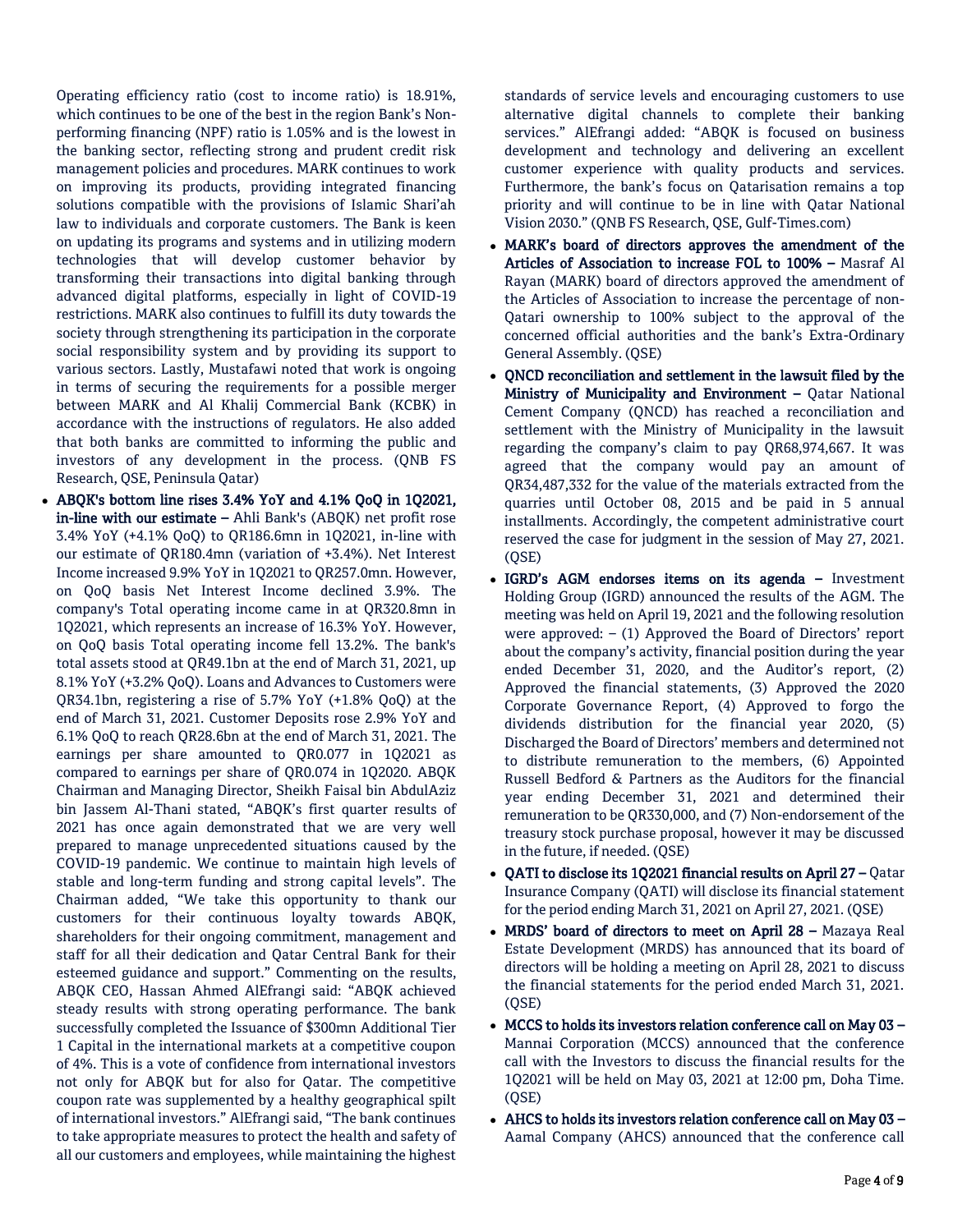with the Investors to discuss the financial results for 1Q2021 will be held on May 03, 2021 at 2:00 pm, Doha Time. (QSE)

- OEWS joint venture Nebras Power acquires equity stake in "Unique Meghnaghat Power Limited" in Bangladesh through Nebras Power Investment Management BV – Nebras Power Investment Management BV ("NPIM"), a wholly owned Netherland affiliate of Nebras Power Q.P.S.C. ("Nebras") has signed a Sale & Purchase Agreement (SPA) with Unique Hotel and Resorts Limited (UHRL), a sister company of Unique Group, and Strategic Finance Limited (SFL), to acquire a 24% equity stake in Unique Meghnaghat Power Limited (UMPL) in Bangladesh. The acquisition is the first transaction that Nebras Power has signed in Bangladesh, and has been deemed to be of substantial value to both sides and to their respective shareholders. Commenting on the sale, Mr. Mohammed Nasser Al-Hajri, Chairman of the Board of Nebras, said: "The acquisition of an equity stake in Unique Meghnaghat Power Limited serves as a vehicle for the entry of Nebras into the Bangladeshi power market, which we have identified as a major new growth market. In this respect, this purchase would underscore our mandate and vision of continually pursuing lucrative opportunities that expand and enrich our portfolio of power assets." On his part, Mr. Khalid Mohammed Jolo, Chief Executive Officer of Nebras said: "The purchase of Unique Meghnaghat Power Limited strengthens and advances our business operations in the Asian continent. Moreover, through this transaction, Nebras is delivering on a value proposition of supplying power in Bangladesh while broadening our momentum in global power investments as we continue to explore further opportunities in Asia." This acquisition enhances the asset base of Nebras through fully contracted projects. Under this agreement, Nebras will acquire a 24% stake, while UHRL and SFL will jointly control a 56% equity share in Unique Meghnaghat Power Limited. Prior to the sale, 65.01% in UMPL was owned by UHRL; 20% by GE Global Energy Investment BV, a Netherlands based wholly owned subsidiary of General Electric (GE); and 14.99% by Strategic Finance Limited (SFL). As the project company, UMPL has a long-term Power Purchase Agreement (PPA) with BPDB and abides by a Gas Supply Agreement (GSA) with Titas Gas Transmission and Distribution Company Limited (TGTDCL). It is further party to an Implementation Agreement (IA) with Power Grid Company of Bangladesh Limited (PGCB) and the Government of Bangladesh (GOB). Established in 2018, UMPL, the project company, is constructing a 548 MW gas/RLNG fired combined cycle power plant at Meghnaghat, Sonargaon, in Narayanganj district, approximately 27 km east of Dhaka. The project will be one of the largest Independent Power Producer (IPP) projects in Bangladesh upon completion in late 2022. Nebras Power Q.P.S.C. ("Nebras") headquartered in Doha, State of Qatar, is a joint venture of Qatar Electricity and Water Company ("QEWS") (60%) and Qatar Holding ("QH") (40%). Nebras is a strategic investor in the power and water sectors with a global vision. Its target is a well-balanced investment portfolio in terms of technology mix, markets and greenfield development vs M&A. Nebras is committed to providing safe, sustainable, efficient and environmentally sound energy solutions for future generations. (QSE)
- Qatar witness robust YoY growth in production of cement, rubber & plastic goods – Qatar witnessed a robust double-digit YoY growth in the production of cement, rubber and plastic products amidst a slowdown in the overall manufacturing sector in February 2021, according to Planning and Statistics Authority (PSA). The country's Industrial Production Index (IPI) saw a 2.1% and 7.3% YoY and MoM decline respectively in February 2021, as the country reintroduced the COVID-19 related restrictions. The mining and quarrying index, which has a relative weight of 83.6%, saw a 1.6% decrease on a yearly basis on account of 1.5% contraction in the extraction of crude petroleum and natural gas, even as there was a 10.4% jump in other mining and quarrying sectors. On a monthly basis, the index showed 7.3% decline owing to a 7.7% shrinkage in the extraction of crude petroleum and natural gas, whereas there was a marginal 0.8% jump in other mining and quarrying sectors. The manufacturing index, with a relative weight of 15.2%, saw a 4% contraction YoY in February 2021 despite 16.6% increase in the production of cement and other nometallic mineral products, 10.7% in rubber & plastics products and 5.3% in refined petroleum products. Nevertheless, there was an 82.4% plunge in the printing and reproduction of recorded media, 23.5% in the production of beverages, 8.8% in food products, 8.7% in basic metals and 5.1% in chemicals and chemical products. On a monthly basis, the manufacturing index shrank 4.2% in February this year in spite of a 1.7% increase in the production of rubber & plastics production; even as there was a 9.5% slump in the production of beverages, 9.1% in refined petroleum products, 8% in printing and reproduction of recorded media, 6.7% in food products, 3.7% in chemicals and chemical products, 3.3% in cement and other non-metallic mineral products and 1.2% in basic metals. Electricity, which has 0.7% weight in the IPI basket, saw its index shed 3.6% and 10.3% on a yearly and monthly basis respectively this February. In the case of water, which has a 0.5% weight, there was a 12.2% and 17.4% contraction YoY and MoM respectively in February 2021. (Gulf-Times.com)
- Property sales generate more than OR2.5bn in March  $-$  Oatar saw more than QR2.5bn being generated from 649 property deals in March, figures from the Ministry of Justice's Real Estate Registration Department showed. This is 28% increase from February in terms of number and 45% jump in terms of value. Going by the area of real estate sold, the transactions represent a 38% increase MoM. Al Rayyan, Doha and Al Wakra municipalities saw the biggest transactions in terms of value, followed by municipalities of Umm Slal, Al Daayen, Al Khor, Al Dakhira, Al Shamal, and Al Shahaniya. Doha recorded transactions worth QR564.301mn, followed by Al Wakra with QR621.345mn, Al Rayyan with QR378.933mn and Al Daayen with QR357,341. The Umm Slal municipality recorded transactions worth QR181.533mn, while Al Khor and Al Thakhira municipality had transactions worth QR73.612mn. Al Shamal saw deals worth 29.208mn and Al Shahaniya QR 2.678mn. In terms of the traded area, Al Wakra, Doha and Al Rayyan topped the list, at about 31%, 20% and 18% respectively. They are followed by Al Daayen with 16%, Umm Slal with 8%, Al Khor and Al Thakhira with 4% and Al Shamal with 3%. In terms of the number, Al Wakrah accounted for 27% of the total, followed by Al Daayen with 20%, Doha with 19%,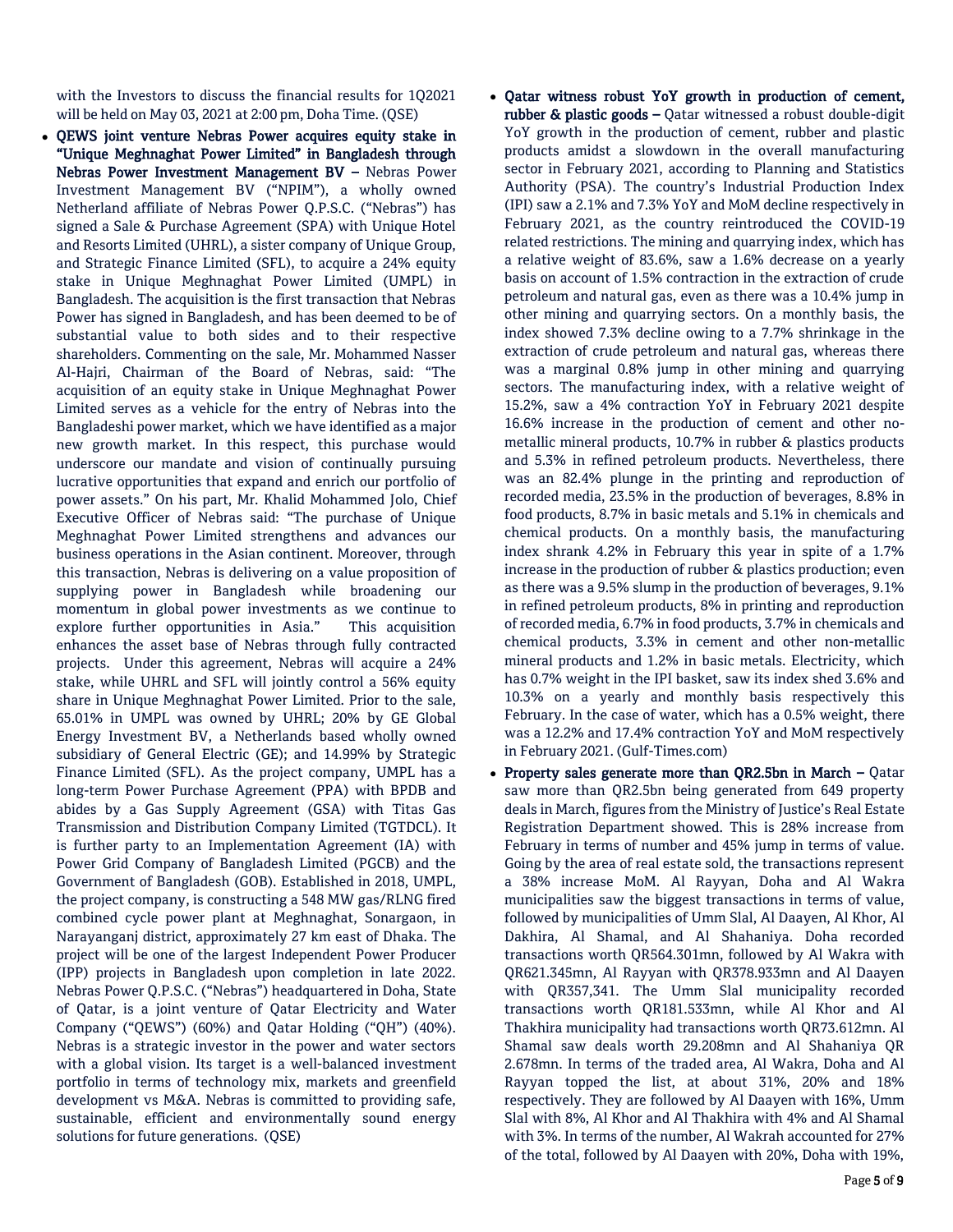Al Rayyan with 17%, Umm Slal with 9% and Al Khor and Al Thakhira with 5% and Al Shamal with 3%. (Qatar Tribune)

- Qatar poised to be global sports law hub Qatar can develop a leading role in international sports law and regulation to complement an impressive record of hosting major sports events. The country is positioned to become a regional and international leader in sports law and governance, according to an expert. "Qatar has already made impressive strides in this direction. The country hosts the newly established Qatar Sports Arbitration Tribunal (QSAT), an independent organization which resolves sports-related disputes through arbitration and mediation. Rather than seeing mega sports events as the end themselves, they can be viewed as an opportunity to further develop infrastructure that positions Qatar at the forefront of international sports governance," said Zachary R. Calo, Professor of Law at Hamad bin Khalifa University, and a Member of McNair Chambers who is also on the list of arbitrators of the Qatar Sports Arbitration Tribunal. To date, international sports law is constituted by a wide range of institutions and organizations. National and international sports federations, anti-doping organizations, and dispute resolution tribunals establish the architecture of international sport. The International Olympic Committee, FIFA, the World Anti-Doping Association (WADA), and the Court of Arbitration for Sport are all involved in making and enforcing the rules that govern international sport. Calo said Qatar is currently also a home to the only WADA accredited anti-doping laboratory in the region, and has hosted a range of conferences and initiatives on sports integrity. (Peninsula Qatar)
- Minister underscores US firms' role in Qatar's food security strategy – HE the Minister of Municipality and Environment Abdullah bin Abdulaziz bin Turki Al-Subaie has said US firms could play a key role in helping Qatar in its efforts to address the challenges of water scarcity, greenhouse farming, according to a US-Qatar Business Council (USQBC) report. The 'Business Opportunity Report: Qatar's Food Security' was prepared by the USQBC, which recently released the print edition of the report to provide essential information for American companies interested in doing business in Qatar's food security sector. Speaking on the role of US companies in helping Qatar achieve its food security goals, Al-Subaie said the ministry "will always cherish the US-Qatar relationship," adding that "a number of talks" had been held about the possible cooperation or opportunities for US businesses. (Gulf-Times.com)

## International

 US will boost 'Do Not Travel' advisories to 80% of world – The US State Department said on Monday it will boost its "Do Not Travel" guidance to about 80% of countries worldwide, citing "unprecedented risk to travelers" from the COVID-19 pandemic. The State Department already listed 34 out of about 200 countries as "Level 4: Do Not Travel," including places like Chad, Kosovo, Kenya, Brazil, Argentina, Haiti, Mozambique, Russia and Tanzania. "This update will result in a significant increase in the number of countries at Level 4: Do Not Travel, to approximately 80% of countries worldwide," the department said in a statement. Getting to 80% would imply adding nearly 130 countries. The State Department said the move does not imply a reassessment of current health situations in some

countries, but rather "reflects an adjustment in the State Department's Travel Advisory system to rely more on (Centers for Disease Control and Prevention's) existing epidemiological assessments." Most Americans were already prevented from traveling to much of Europe because of COVID-19 restrictions. Washington has barred nearly all non-US citizens who have recently been in most of Europe, China, Brazil, Iran and South Africa. The White House has given no timeline for when it might ease those restrictions. (Reuters)

- ONS: One in 3 UK employees worked from home last year Some 36% of employees in Britain did at least some work from home last year as the coronavirus pandemic closed many workplaces, a jump from around 26% in 2019, the country's statistics office said. People who worked from home were more likely to do unpaid overtime and took about half the amount of sick leave, the Office for National Statistics (ONS) said. People who worked mainly from home were paid on average 9.2% more than people who never worked from home, flipping the pattern of previous years as more high-paid workers worked from home during the pandemic than before, the ONS said. (Reuters)
- Citi plans new China Investment Bank within 18 months Citigroup Inc. (Citi) is pushing ahead to set up new investment banking and trading operations in China after the lender announced it would be exiting retail banking in the world's second-largest economy. The New York-based bank plans to submit an application for a securities license to allow it to underwrite yuan-denominated shares and conduct trading for clients, as well as a license for futures brokering within the next two months, said a person familiar with the matter, who asked not to named because the information is confidential. The aim is to get the businesses up and running in 12 to 18 months, the person said. A chief executive officer will soon be named for the business and 50 people will be hired initially with a plan to grow to about 100 over time, the person said. The bulk will be external hires but it will also transfer bankers from other mainland businesses to fill the gap, the person said. The US bank is a late entrant into China's securities market after the country lifted foreign ownership restrictions and allowed full control starting last year, as it was in the process of unwinding a venture with Orient Securities Co. Foreign banks have aggressive plans to expand in China – seeking to double or even triple their staffing – as the country opens its \$54tn financial market. They have had limited success over the past decade with joint ventures, which in many cases have been unprofitable. Goldman Sachs Group Inc. and JPMorgan Chase & Co. are vying to become the first Wall Street banks to achieve full ownership of securities operations on the mainland. (Bloomberg)

## Regional

 Saudi crude exports drop to eight-month low in February – Saudi Arabia's crude oil exports fell to their lowest in eight months in February, the Joint Organizations Data Initiative (JODI) said on Monday, as the world's biggest oil exporter voluntarily capped output to support oil prices. Crude exports fell to 5.625mn bpd, their lowest since June 2020 in February, from 6.582mn bpd in the prior month. Exports had risen for a seventh straight month, to their highest since April 2020, in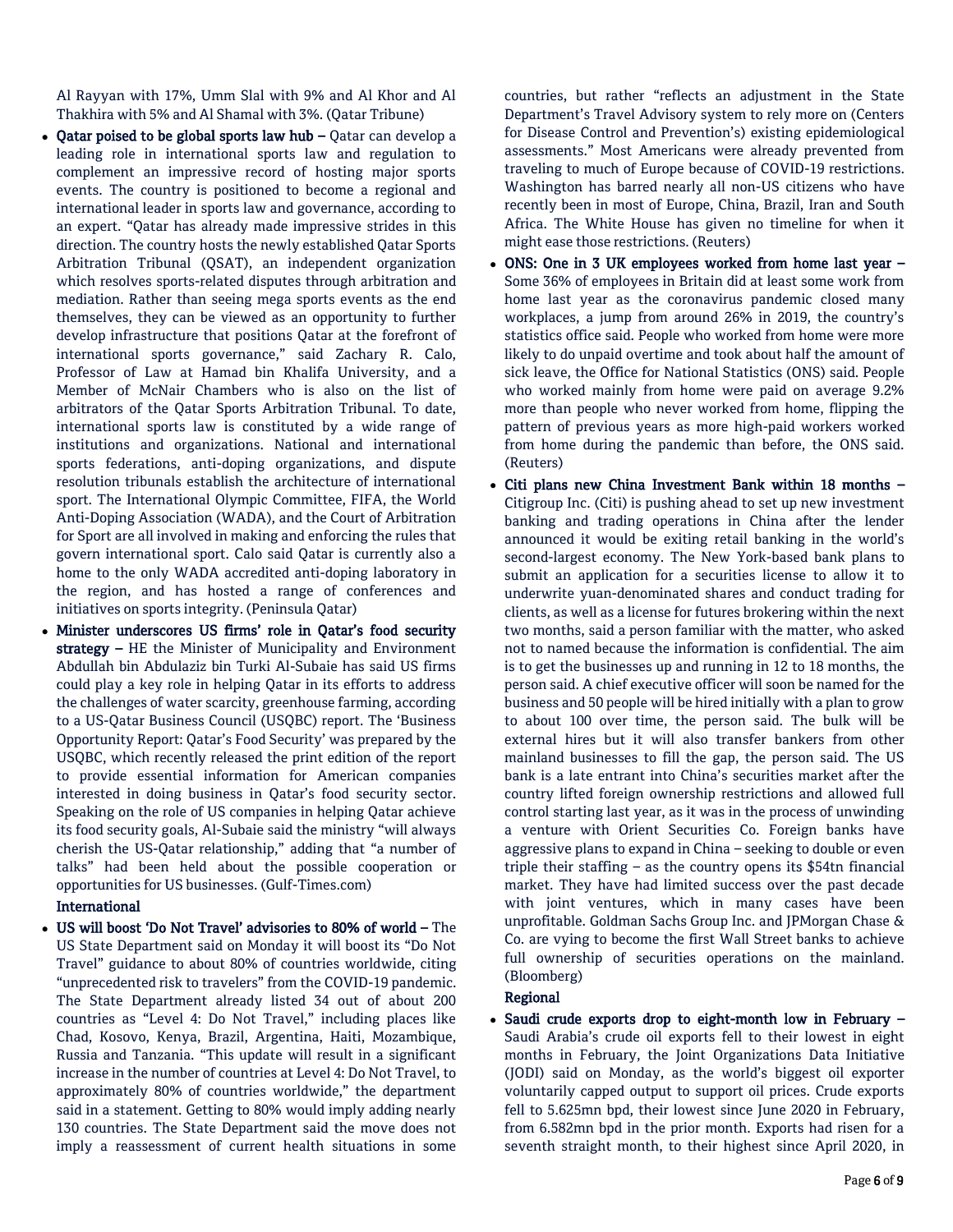January. Crude output for February also dropped to its lowest since June last year at 8.147mn bpd, from 9.103mn bpd in January. Saudi Arabia, the de facto leader of the Organization of the Petroleum Exporting Countries (OPEC) and allies, voluntarily cut output by 1mn bpd in February, March and April as part of a deal with OPEC+ producers after new virus variants cast doubts over fuel demand. (Reuters)

- Saudi Arabia's SRC gets 'A' Fitch rating before planned bonds, Al Arabiya reports - Saudi Real Estate Refinance Co (SRC) has been assigned an 'A' credit rating by Fitch Ratings before a planned issuance of international bonds, an executive told Saudi TV channel Al Arabiya on Monday. SRC plans to issue up to \$1bn in Sukuk, or Islamic bonds, before the end of the year, its director of treasury and global capital markets told Al Arabiya. The company, which is wholly owned by sovereign fund the Public Investment Fund, has a portfolio of loans of SR6.5bn at the end of 2020, Al Arabiya said in a report. The company aims to have 20% market share of Saudi Arabia's real estate loans by 2025, Al Arabiya said. Last month, SRC sold SR4bn in a two-tranche private placement of sukuk, guaranteed by the Saudi finance ministry. The company said it planned to issue between \$500mn and \$1bn in bonds by the end of this year, likely with a tenor between 10 and 12 years. (Reuters)
- NADEC consortium to make bid to acquire Saudi Flour Mill A consortium of National Agricultural Development Co (NADEC), Olam, Al Rajhi International for Investment, and Abdulaziz Alajlan & Sons to make bid to acquire a flour mill that is being privatized by Saudi Grains Organization. It will fund the acquisition through a combination of self-financing and borrowing from local banks. (Bloomberg)
- Dubai's Emaar to operate cinemas in Saudi Arabia Emaar Entertainment UAE, a subsidiary of Dubai-listed developer Emaar Properties, is set to operate cinemas in Saudi Arabia, it has been confirmed. A statement issued on Monday said that the kingdom's regulatory body, the General Authority for Audio-visual Media, has just issued a license to Emaar Entertainment to bring Reel Cinemas into Saudi Arabia. The first Reel Cinemas venue will open in Riyadh in December, featuring 14 movie screens. It will be the first time the UAE firm enters the Saudi retail entertainment market since the kingdom lifted its 35-year ban on cinemas in 2018. Emaar said it has partnered with Saudi Arabia-based GOSI Investment Ventures to enter the market, which is home to more than 34mn consumers as of 2020. (Zawya)
- Abu Dhabi's TAQA makes tender offer for outstanding notes Abu Dhabi National Energy Co. (TAQA), has offered to purchase all outstanding 3.625% notes due in June 2021 and 5.875% notes due in December 2021. Also makes tender offer for 3.625% notes due in January 2023. Maximum tender amount is \$250mn. The offer starts on April 19. BNP Paribas, HSBC Bank, MUFG Securities and SMBC Nikko Capital Markets are joint dealer managers for the tender offers. (Bloomberg)
- Fitch affirms Kuwait Finance House at 'A+'; outlook Negative Kuwait Finance House (KFH's) IDRs are driven by support from the Kuwaiti state. The Support Rating (SR) of '1' and Support Rating Floor (SRF) of 'A+' reflect Fitch's view of an extremely high probability of support being provided by the Kuwaiti authorities to all domestic banks if needed. KFH's SRF is in line

with Fitch's domestic-systemically important bank SRF for Kuwait. Fitch's expectation of support from the authorities is underpinned by Kuwait's strong ability to provide support to domestic banks, as reflected by the sovereign rating (AA/Negative) and a strong willingness to do so irrespective of the bank's size, franchise, funding structure and level of government ownership. This view is reinforced by the authorities' record of support for the domestic banking system. The Central Bank of Kuwait (CBK) operates a strict regime with active monitoring to ensure the viability of banks and has acted swiftly in the past to provide support where needed. Fitch's view of the authorities' continued high propensity to provide support considers high contagion risk given the small number of banks and the high concentration and interconnection of banks in the system, as well as the importance of maintaining the soundness and reputation of the sector. (Bloomberg)

- Fitch affirms National Bank of Kuwait at 'AA-'; outlook Negative – Fitch Ratings has affirmed National Bank of Kuwait (NBK), National Bank of Kuwait's (International)'s (NBKI) and National Bank of Kuwait France (NBKF) Long-Term Issuer Default Ratings (IDR) at 'AA-' with Negative Outlooks. Fitch has also affirmed NBK's Viability Rating (VR) at 'a-'. NBK's IDRs are driven by support from the Kuwaiti state. The Support Rating (SR) of '1' and Support Rating Floor (SRF) of 'AA-' reflect Fitch's view of an extremely high probability of support being provided by the Kuwaiti authorities to all domestic banks if needed. NBK's SRF is one notch above Fitch's Domestic-Systemically Important Bank SRF of 'A+' for Kuwait, given the bank's unique status, systemic importance as the flagship bank in Kuwait and strategic links with the state. Fitch's expectation of support from the authorities is underpinned by Kuwait's strong ability to provide support to domestic banks, as reflected by the sovereign rating (AA/Negative) and a strong willingness to do so irrespective of the bank's size, franchise, funding structure and level of government ownership. This view is reinforced by the authorities' record of support for the domestic banking system. The Central Bank of Kuwait operates a strict regime with active monitoring to ensure the viability of banks and has acted swiftly in the past to provide support where needed. Contagion risk among domestic banks is high (Kuwait is a small and interconnected market) and we believe this is an added incentive for the state to provide support to any Kuwaiti bank if needed, to maintain market confidence and stability. (Bloomberg)
- Oman sells OMR35mn 28-day bills at yield 0.652% Oman sold OMR35mn of 28-day bills due on May 19. The bills were sold at a price of 99.95, have a yield of 0.652% and will settle on April 21. (Bloomberg)
- Bahrain's exports surge 18% Bahrain's national origin exports increased by 18% in value during the first quarter this year amounting to BHD684mn, compared with BHD580mn for the same quarter last year, shows the latest data from the Information and eGovernment Authority (iGA). A report released by the government agency yesterday says the top 10 trading partners accounted for 80% of the total national origin export value last month with the remaining 20% claimed by other countries. The report also includes data on balance of trade, imports and re-exports. Saudi Arabia ranked first among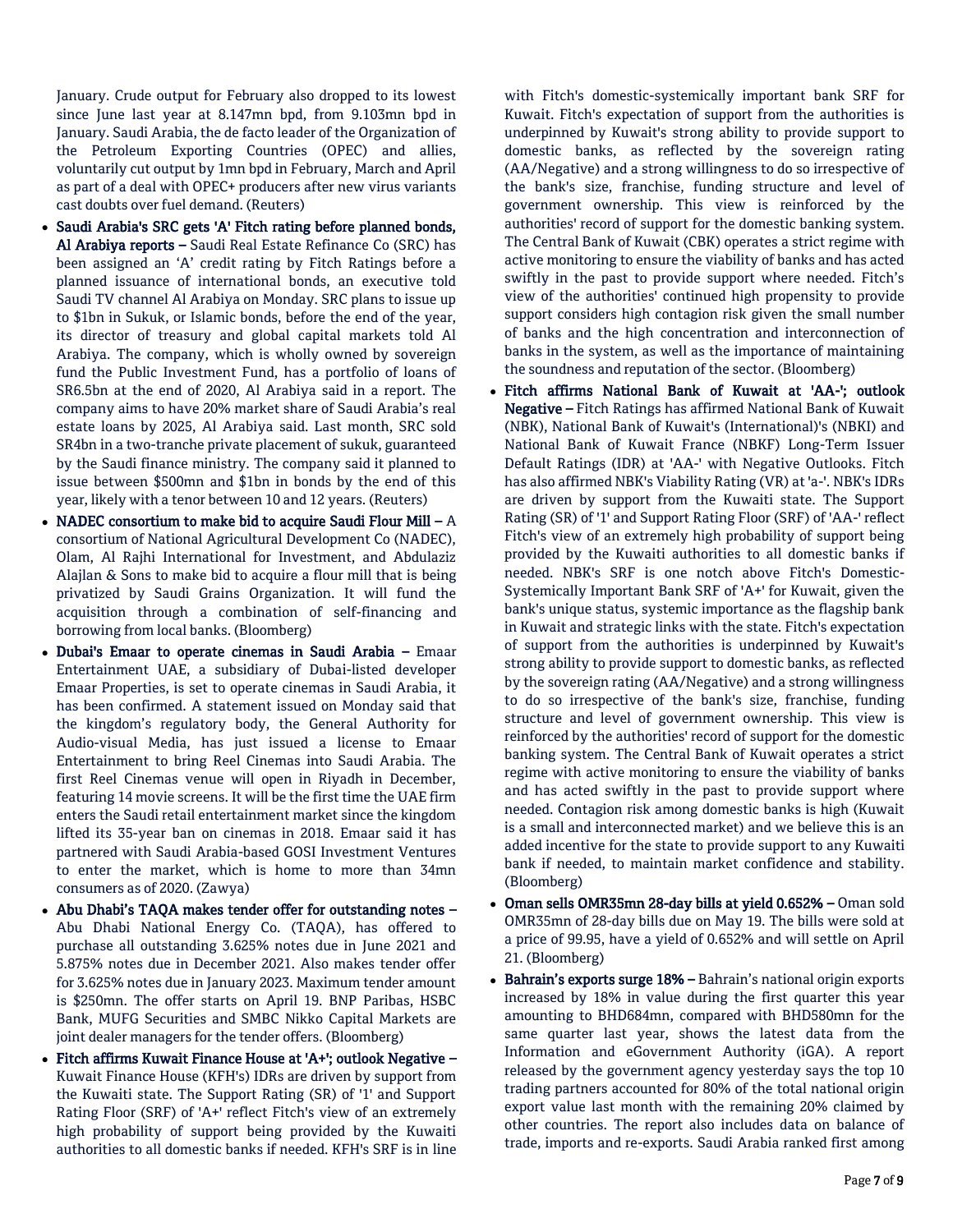countries receiving Bahraini exports of national origin, accounting for a worth of BHD153mn, followed by the UAE with BHD76mn and the US with BHD71mn. (Zawya)

 Bahrain sells BHD70mn 91-day bills; bid-cover at 1.24x – Bahrain sold BHD70mn of 91-day bills due on July 21. Investors offered to buy 1.24 times the amount of securities sold. The bills were sold at a price of 99.671, have a yield of 1.31% and will settle on April 21. (Bloomberg)